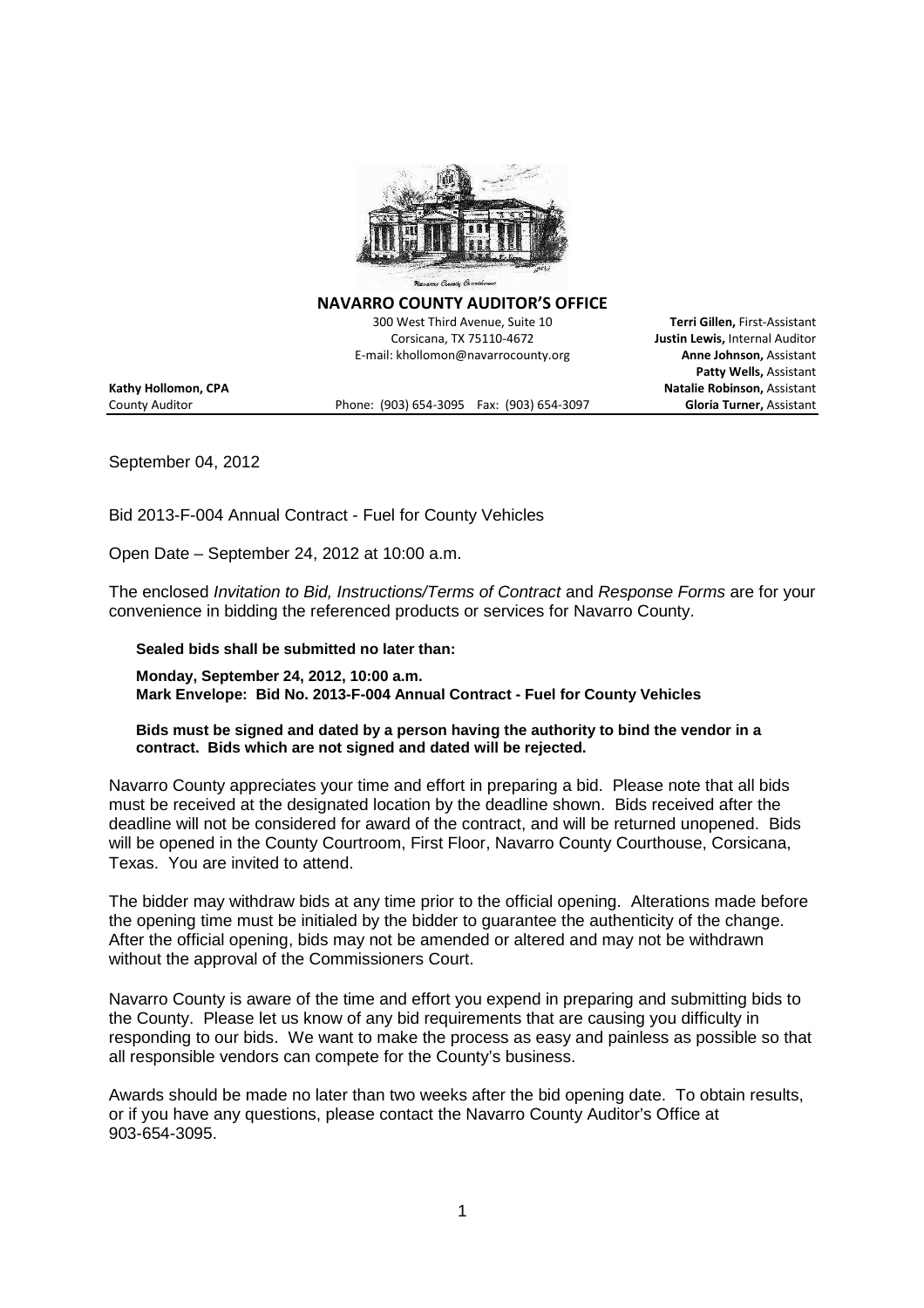By order of the Commissioners Court of Navarro County, Texas, sealed bids will be accepted for:

## **Annual Contract - Fuel for County Vehicles**

Navarro County reserves the right to reject any or all bids for the products covered in this bid request and to waive any informalities or defects in the bidding and to accept such bids as it shall deem to be in the best interest of Navarro County.

**BIDS MUST BE SUBMITTED on the forms included for that purpose on pages 10-15**. Each bid should be signed by a person having the authority to bind the vendor in a contract, placed in a sealed envelope and marked clearly on the outside as shown below:

## **Bids should be clearly marked - Bid No. 2013-F-004 Annual Contract - Fuel for County Vehicles**

BIDS SHOULD BE RETURNED to the following address on or before **Monday, September 24, 2012, no later than 10:00 a.m.**

> Navarro County Auditor's Office Navarro County Courthouse 300 West Third Avenue, Suite 10 Corsicana, Texas 75110

**FACSIMILE TRANSMITTALS WILL NOT BE ACCEPTED.**

**All Bids must be received in the County Auditor's Office before the opening date and time.**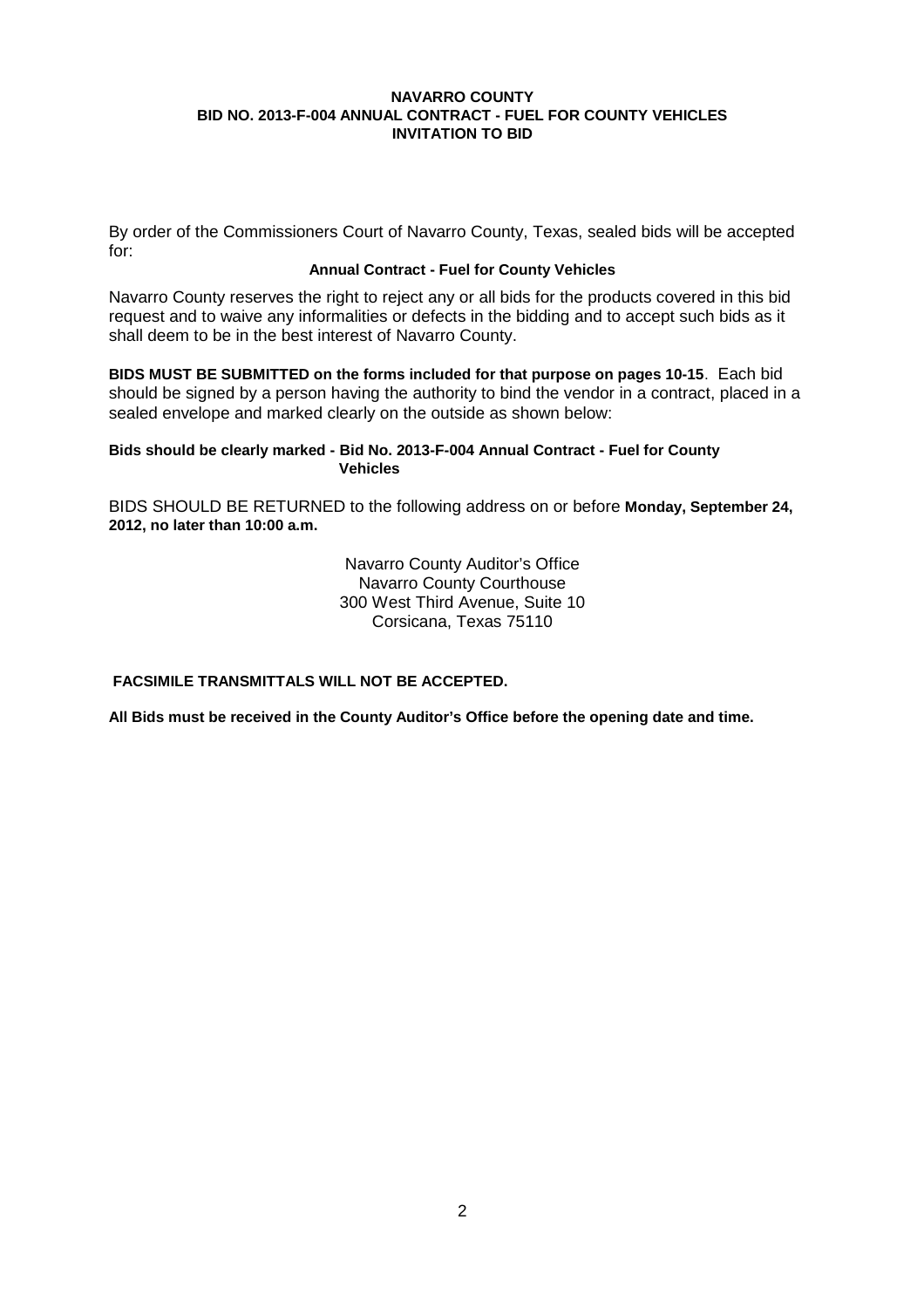Navarro County is requesting bids on Annual Contract(s) for Fuel for County Vehicles. Bids must be submitted on the attached forms. By returning this bid with a price quote, vendors certify and agree that:

**Funding:** Funds for payment have been provided through the Navarro County budget approved by the Commissioners Court for the fiscal year ending September 30, 2013.

**Late Bids:** Bids received in the County Auditor's Office after the submission deadline will be considered void and unacceptable. Navarro County is not responsible for lateness or nondelivery of mail, carrier, etc., and the date/time stamp of the County Auditor's Office shall be the official time of receipt.

**Altering Bids:** Bids cannot be altered or amended after the submission deadline. Any interlineation, alteration or erasure made before the opening time must be initialed by the signer of the bid, guaranteeing authenticity.

**Withdrawal of Bid:** A bid may not be withdrawn or canceled by the bidder without the permission of the County for a period of ninety (90) days following the date designated for the receipt of bids, and bidder so agrees upon submittal of their bid.

**Sales Tax:** Navarro County is exempt, by law, from payment of Texas Sales Tax and Federal Excise Tax.

**Contract:** This bid, when properly accepted by Navarro County, shall constitute a contract equally binding between the successful bidder and Navarro County. No different or additional terms will become a part of this contract with the exception of change orders.

**Change Orders:** No oral statement of any person shall modify or otherwise change, or affect, the terms, conditions or specifications stated in the resulting contract. All change orders to the contract will be made in writing by the Navarro County Auditor.

**Conflict of Interest:** No public official shall have interest in this contract, in accordance with *Vernon's Texas Codes Annotated, Local Government Code*, Title 5, Subtitle C, Chapter 171.

**Ethics:** The bidder shall not offer or accept gifts or anything of value nor enter into any business arrangement with any employee, official or agent of Navarro County.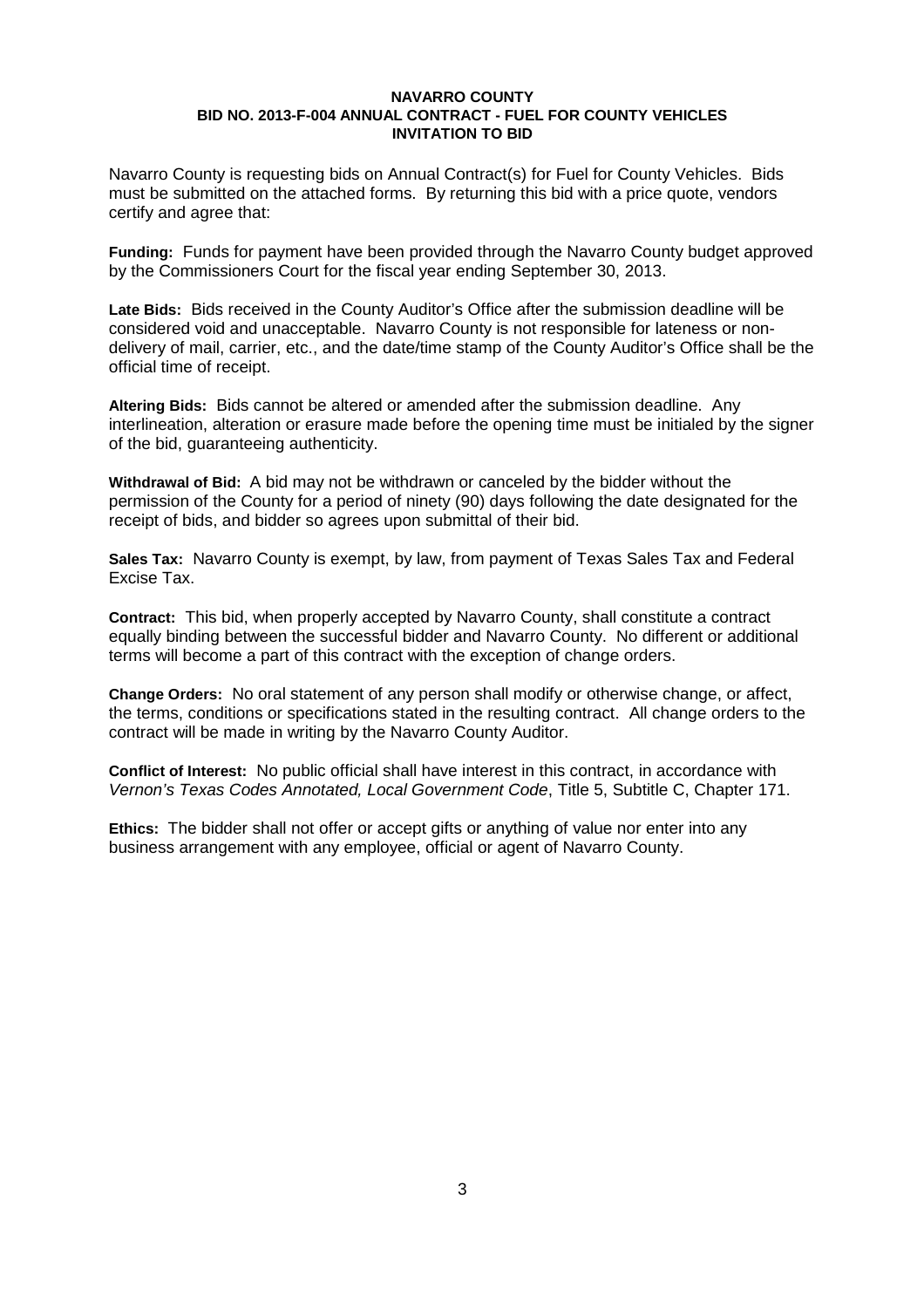**Exceptions/Substitutions:** All bids meeting the intent of this invitation to bid will be considered for award. Bidders taking exception to the specifications, or offering substitutions, shall state these exceptions in the section provided or by attachment as part of this bid. The absence of such a list shall indicate that the bidder has not taken exceptions and shall hold the bidder responsible to perform in strict accordance with the specifications of the invitation. The Navarro County Commissioners Court reserves the right to accept any and all or none of the exception(s)/substitution(s) deemed to be in the best interest of the County.

**Addenda:** Any interpretations, corrections or changes to this *Invitation to Bid* and *Specifications* will be made by addenda. Sole issuing authority of addenda shall be vested in the Navarro County Auditor. Addenda will be mailed to all who are known to have received a copy of this *Invitation to Bid*. Bidders shall acknowledge receipt of all addenda. **Bids must comply** with all Federal, State, county and local laws concerning these type purchases.

**Davis-Bacon and Related Acts:** Attention is called to the fact that not less than the federally determined prevailing (Davis-Bacon and Related Acts) wage rate, as issued by the Texas Department of Housing and Community Affairs and contained in the contract documents, must be paid on this project. In addition, the successful bidder must ensure that employees and applicants for employment are not discriminated against because of race, color, religion, sex, age or national origin.

**Design, Strength, Quality** of materials must conform to IBC 2006 (International Building Code).

**Minimum Standards for Responsible Prospective Bidders:** A prospective bidder must affirmatively demonstrate their responsibility and meet the following requirements:

- 1. Have adequate financial resources, or the ability to obtain such resources as required;
- 2. Be able to comply with the required or proposed delivery schedule;
- 3. Have a satisfactory record of performance;
- 4. Have a satisfactory record of integrity and ethics, and;
- 5. Be otherwise qualified and eligible to receive an award.

Navarro County may request representation and other information sufficient to determine the bidder's ability to meet these minimum requirements listed above.

**References:** Navarro County requests bidder to supply a list of at least three (3) references where like products have been sold by their company. Include name of reference, address, telephone number and name of representative.

**Bidder Shall Provide***,* with this bid response, all documentation required by this *Invitation to Bid*. Failure to provide this information may result in rejection of your bid.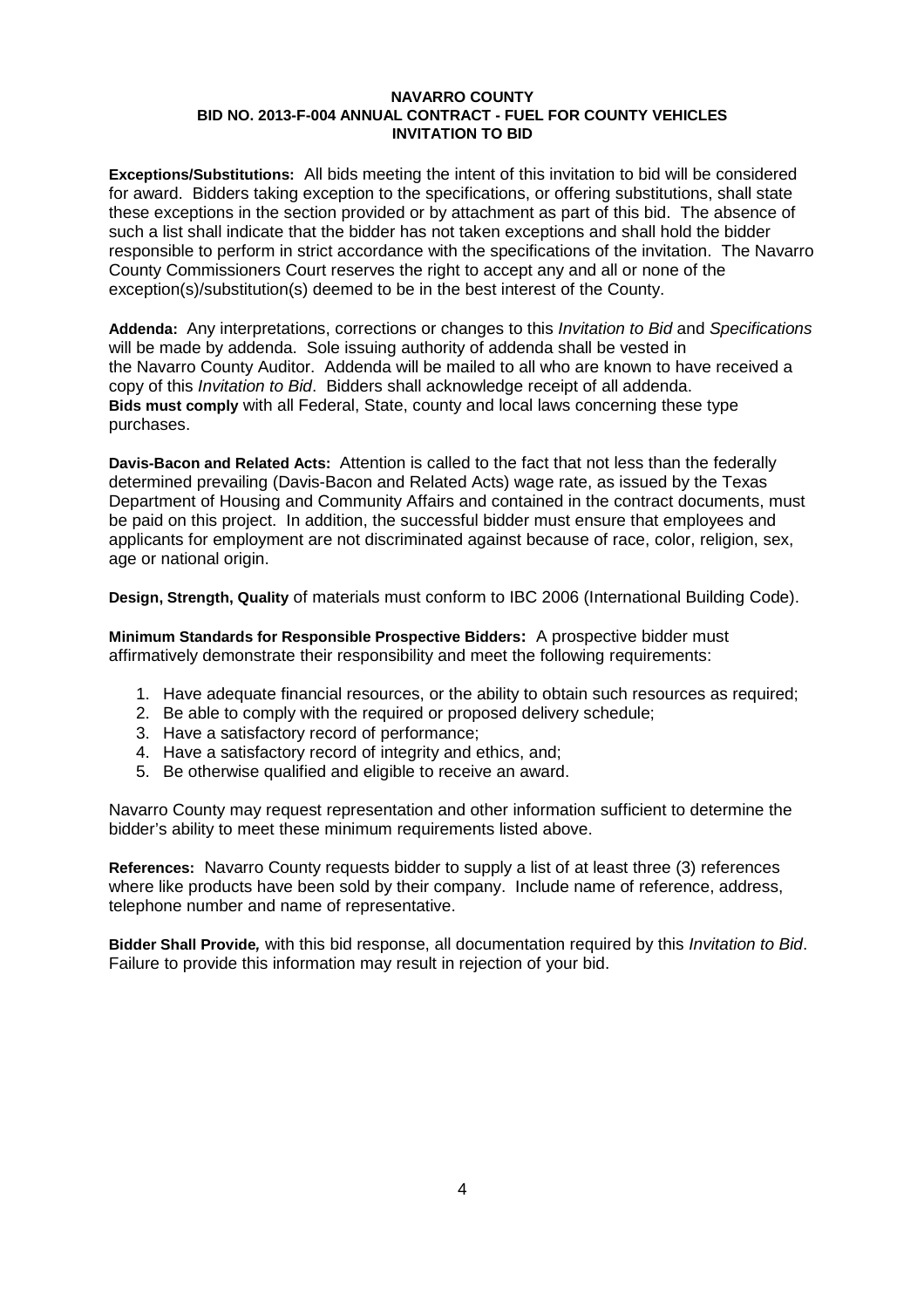**Successful Bidder Shall** defend, indemnify and save harmless Navarro County and all its officers, agents and employees from all suits, actions or other claims of any character, name and description brought for or on account of any injuries or damages received or sustained by any person, persons or property on account of any negligent act or fault of the successful bidder, or of any agent, employee, subcontractor or supplier in the execution of, or performance under, any contract which may result from bid award. Successful bidder indemnifies and will indemnify and save harmless Navarro County from liability, claim or demand on their part, agents, servants, customers and/or employees whether such liability, claim or demand arise from or happening upon or in any of the halls, elevators, entrances, stairways or approaches of or to the facilities within which the occupied premises are located. Successful bidder shall pay any judgment with costs which may be obtained against Navarro County growing out of such injury or damages.

**Insurance Requirements:** Any vendor that conducts business with Navarro County, whether it is for goods and/or services, must maintain lawful workers' compensation requirements and adequate liability limitations.

Within ten (10) days after contract award and prior to the commencement of any work or delivery, the County requires the successful vendor(s) to submit, to the County Auditor's Office, verification of the following coverages, showing Navarro County as the certificate holder with coverage dates inclusive to that of the contract award:

- a. **Workers' Compensation Coverage** meeting the acceptable requirements as established by the Texas Workers' Compensation Ace, Title 5, Subtitle A, Texas Labor Code; and
- b. *General Liability Insurance* meeting the following limits **\$1,000,000 per occurrence/ aggregate**, including products and completed operations coverage.

Vendors and/or their freight contractors must be prepared to show coverage verification prior to entering upon Navarro County Premises. Failure to comply with lawful requirements or adequate liability requirements may result in delay of payments and/or cancellation of the contract.

**Termination of Contract:** This contract shall remain in effect until contract expires, delivery and acceptance of products and/or performance of services ordered or terminated by either party with thirty (30) days written notice prior to any cancellation. The successful bidder must state therein the reasons for such cancellation. Navarro County reserves the right to award canceled contract to the next lowest responsible bidder as it deems to be in the best interest of the County.

**Termination for Default:** Navarro County reserves the right to terminate the contract for default if Contractor/Bidder breaches any of the terms therein, including warranties of Contractor/Bidder or if the Contractor/Bidder becomes insolvent or commits acts of bankruptcy. Such right of termination is in addition to and not in lieu of any other remedies which Navarro County may have in law or equity. Default may be construed as, but not limited to, failure to deliver the proper goods and/or services within the proper amount of time, and/or to properly perform any and all services required to Navarro County's satisfactions and/or to meet all other obligations and requirements. Navarro County may terminate the contract without cause upon thirty (30) days written notice.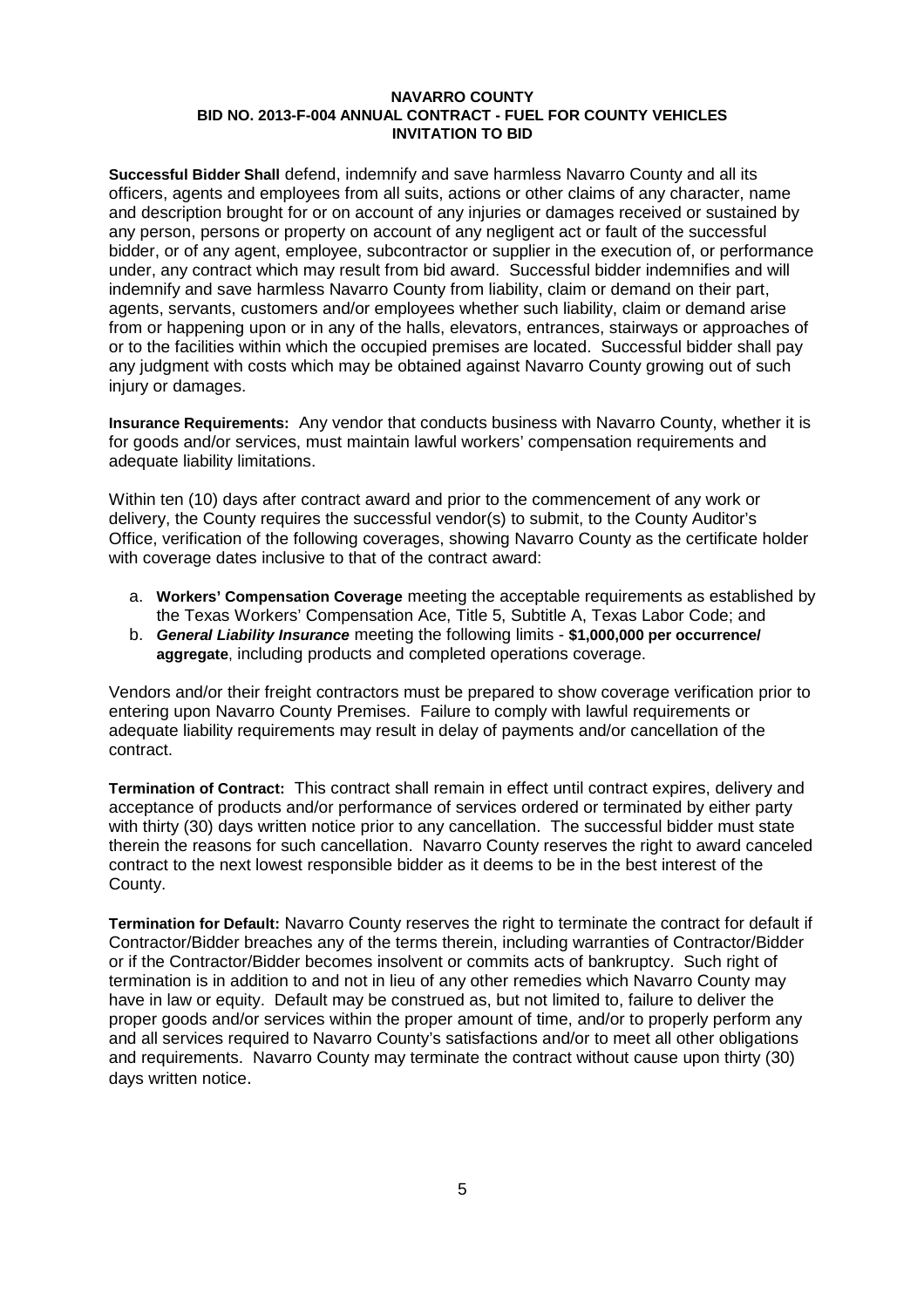**Notice:** Any notice provided by this bid (or required by law) to be given to the successful bidder by Navarro County shall be conclusively deemed to have been given and received on the next day after such written notice has been deposited in the mail in Corsicana, Texas, by Registered or Certified Mail with sufficient postage affixed thereto, provided this shall not prevent the giving of actual notice in any other manner.

**Purchase Order:** A purchase order will be generated by Navarro County to the successful bidder. The purchase order number must appear on all itemized invoices. Navarro County will not be held responsible for any orders placed/delivered without a valid current purchase order number.

**Packing Slips** or other suitable shipping documents shall accompany each shipment and shall show: (a) name and address of successful bidder, (b) delivery location, (c) Navarro County purchase order number and (d) descriptive information as to the terms(s) delivered, including description, quantity, number of containers, etc.

**Invoices:** Payment will be made from original vendor invoices only. Shipping documents will be considered informational only and will be held until an invoice is received. The County does not pay from monthly statements. Invoices shall show all information as stated above and mailed directly to the Navarro County Auditor's Office, 300 West Third Avenue, Suite 10, Corsicana, TX 75110.

**Payment** will be made upon receipt and acceptance, by the County, of the items ordered in accordance with the State of Texas "Prompt Payment Act", Article 610f, V.T.C.S. Successful bidder is required to pay subcontractors within ten (10) days.

**Items** supplied under this contract will be subject to the County's approval. Items found defective or not meeting specifications shall be picked up and replaced by the successful bidder at no expense to the County. If an item is not picked up within one (1) week after notification, the item will become a donation to the County for disposition.

**Testing:** Navarro County reserves the right to test equipment, supplies, material and goods proposed for quality, compliance with specifications and ability to meet the needs of the user. Demonstration units must be available for review.

**Warranties:** Contractor/Bidder shall furnish all data pertinent to warranties or guarantees which may apply. Contractor/Bidder may not limit or exclude any implied warranties. Contractor/Bidder warrants that product sold to the County shall conform to the standards established by the U.S. Department of Labor under the Occupational Safety and Health Act of 1970. In the event product does not conform to OSHA Standards, where applicable, Navarro County may return the product for correction or replacement at the Contractor's/Bidder's expense. If Contractor/Bidder fails to make the appropriate correction within a reasonable time, Navarro County may correct at the Contractor's/Bidder's expense.

**Remedies:** The successful bidder and Navarro County agree that both parties have all rights, duties and remedies available as stated in the Uniform Commercial Code.

**Venue:** This agreement will be governed and construed according to the laws of the State of Texas and is performable in Navarro County, Texas.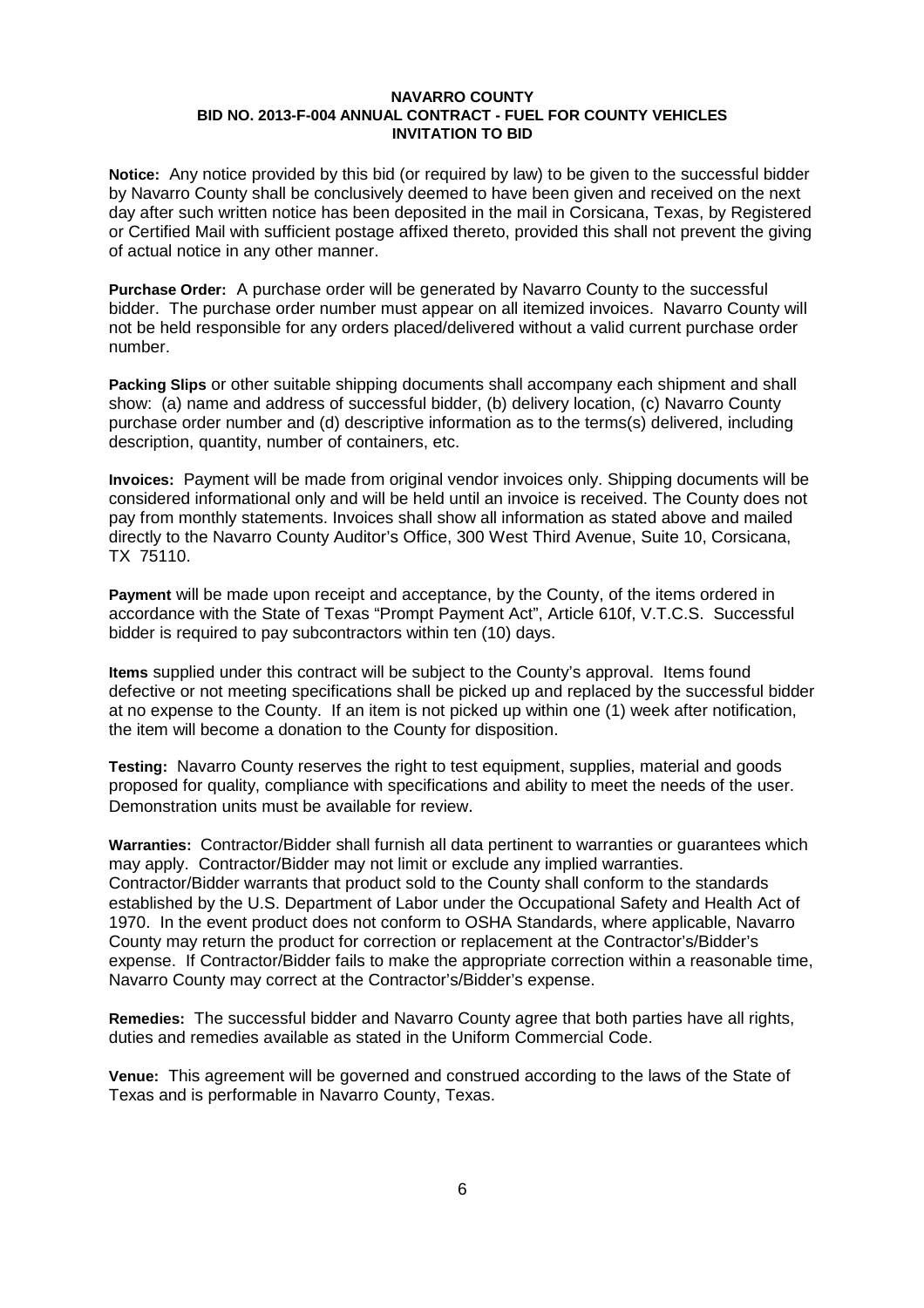**Assignment:** The successful bidder shall not sell, assign, transfer or convey this contract, in whole or in part, without the prior written consent of Navarro County.

**Silence of Specification:** The apparent silence of these specifications as to any detail or to the apparent omission of a detailed description concerning any point, shall be regarded as meaning that only the best commercial practices are to prevail. All interpretations of these specifications shall be made on the basis of this statement.

**Navarro County reserves the right** to make purchases from State Government Contracts or other vendors to meet County needs.

**Any Questions** concerning this *Invitation to Bid, Instructions/Terms of Contract,* and *Specifications* should be directed to the Navarro County Auditor's Office at 903-654-3095.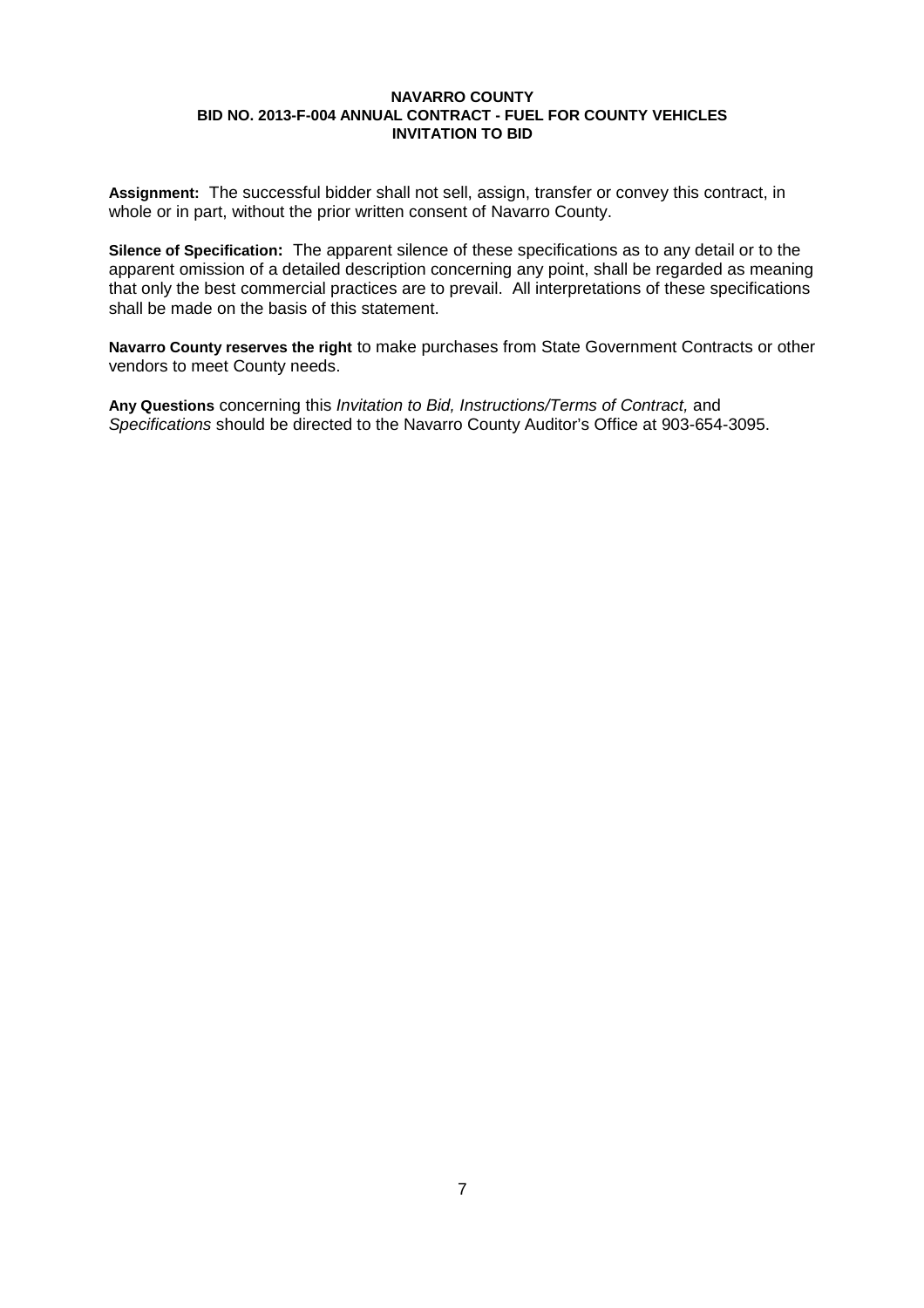Navarro County is requesting bids for **Annual Contract(s) for Fuel for County Vehicles** as described in the following specifications. The Contract Period will be for twelve (12) months effective October 1, 2012 through September 30, 2013.

## *Bids are binding under the Uniform Commercial Code.*

## **Product Specifications**

The respective types of fuels being sought under this contract are as follows:

- A Unleaded gasoline, American Society of Testing Materials (ASTM) Designation D439 (most recent issue) with a minimum rating of 87 (R+M/2 method).
- B Diesel fuel Minimum Cetane number of 42; Maximum Sulfur of 0.3 per ASTM Standards (most recent issue).

All fuels must be of the highest quality and free of foreign substances which present a potential hazard to county equipment or contamination of storage facilities.

## **Delivery Points**

Delivery locations will be as specified on individual purchase order. The storage tank capacities, above or below ground, for each location are as follows:

| <b>DELIVERY POINT</b>                                                                | <b>FUEL TYPE</b> | <b>TANK SIZE</b>           |
|--------------------------------------------------------------------------------------|------------------|----------------------------|
| <b>Sheriff</b><br><b>County Justice Center</b><br>312 W Second Ave.<br>Corsicana, TX | A                | 6,000                      |
| <b>Precinct 1</b><br>West Highway 31<br>Corsicana, TX                                | A<br>в           | 1,000; 500<br>2,500; 1,000 |
| <b>Precinct 2</b><br>East Highway 31<br>Kerens, TX                                   | A<br>B           | 1,000<br>1,000, 1,000      |
| <b>Precinct 3</b><br>West Highway 31<br>Dawson, TX                                   | A<br>в           | 2,000<br>3,000             |
| Richland, TX                                                                         | A<br>B           | 1,000; 550<br>2,000        |
| <b>Precinct 4</b><br><b>Blooming Grove, TX</b>                                       | Α<br>В           | 1,000<br>1,000; 1,000      |
| Frost, TX<br>Purdon, TX                                                              | B<br>в           | 500<br>500                 |

Product must be metered by vendor at delivery point.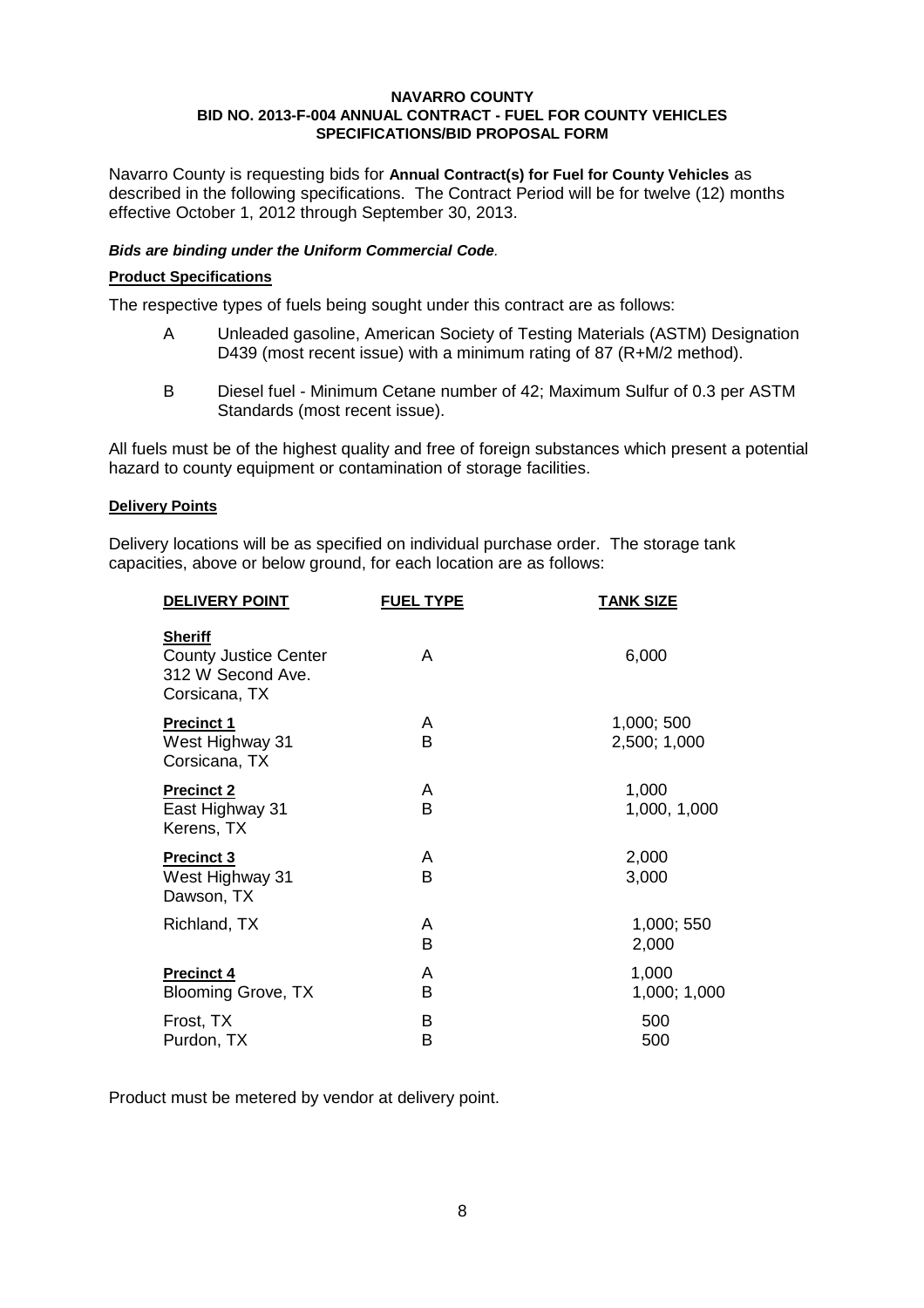## **Spillage and Cleanup**

The contractor shall be held responsible for all spillage that may occur during transit and unloading operations. They shall immediately report and cleanup any spillage. Failure to do so shall initiate corrective action and backcharge to the contractor of any incurred costs.

## **Pricing**

## **The price quoted shall include the following:**

- 1. Rack or Tankwagon price from supplier;
- 2. State of Texas twenty cent (\$0.20) gasoline tax per gallon.
- 3. Freight charges; and
- 4. Bidders profit margin (to remain firm during the contract term).

## **The price quoted shall not include the following:**

1. Federal Excise tax as the County is tax exempt;

Tax exemption certificates will be supplies to the vendor as required.

Fluctuation of the posted rack or tankwagon price will be allowed throughout the term of this contract. The escalation shall be limited to a maximum of ten cents (\$0.10) per gallon (based on bid prices) over the term of the contract. De-escalation shall have no limit. In the event of an increase or decrease, no written notice shall be required unless the increase exceeds the ten cents (\$.010) per gallon maximum escalation, in which case no fuel shall be delivered under this contract and the vendor shall notify the County. The County will not pay more per gallon than is allowed under this contract. When the refiner's posted rack or tankwagon price changes, a copy of the refiner's posted rack or tankwagon price in effect must accompany the invoice at the time of delivery.

## **Ordering Information**

Orders for delivery will be made by telephone with a purchase order number. Bidder is to indicate in the space provided in the bid response form the name of the person to contact and the telephone number to place delivery orders. Deliveries are to be made within one (1) working day of the time the request for delivery is made. For the purpose of this contract, working days are 8:00 a.m. through 3:00 p.m., Monday through Friday, excluding County holidays.

## **Delivery and Invoicing**

A delivery ticket must accompany each shipment and the delivery ticket shall include a terminal fill receipt with gallons shown. Each delivery ticket shall also include the posted rack or tankwagon price for that particular shipment. Deliveries are to be invoiced separately and each invoice shall designate the department receiving the fuel. A copy of the posted rack of tankwagon price shall accompany invoices at the time of delivery if rack or tankwagon price has changed since the last delivery.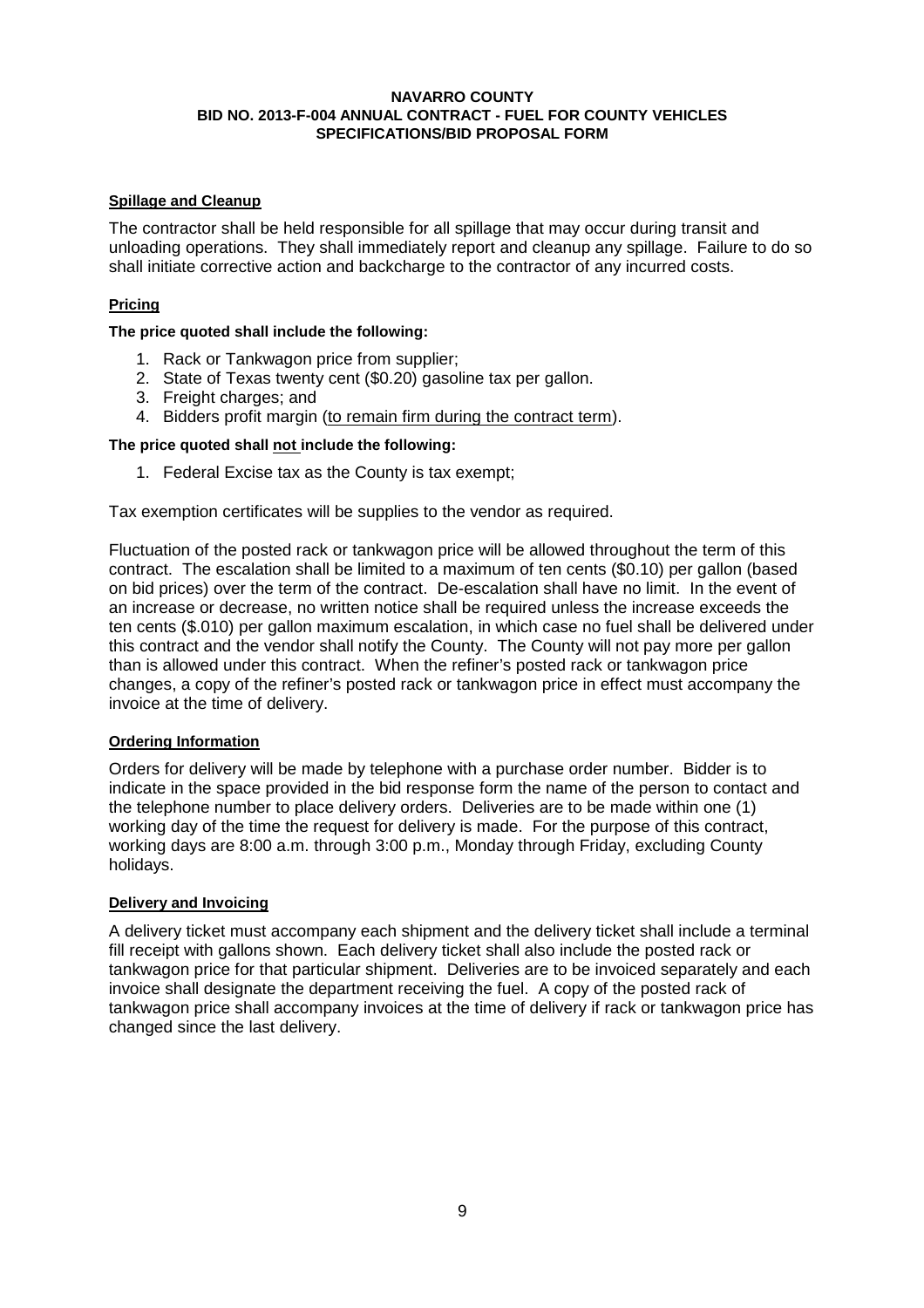| FIRM SUBMITTING BID                         |         | <b>FEDERAL ID NUMBER</b> |
|---------------------------------------------|---------|--------------------------|
|                                             |         |                          |
|                                             |         |                          |
|                                             |         |                          |
|                                             |         |                          |
| <b>ADDRESS</b>                              |         |                          |
|                                             |         |                          |
|                                             |         |                          |
|                                             |         |                          |
| CITY, STATE, ZIP                            |         |                          |
|                                             |         |                          |
|                                             |         |                          |
|                                             |         |                          |
|                                             |         |                          |
| NAME AND TITLE OF INDIVIDUAL SUBMITTING BID |         |                          |
|                                             |         |                          |
|                                             |         |                          |
|                                             |         |                          |
| TELEPHONE NO.                               | FAX NO. | <b>E-MAIL ADDRESS</b>    |
|                                             |         |                          |
|                                             |         |                          |
|                                             |         |                          |
|                                             |         |                          |
| SIGNATURE OF AUTHORIZED REPRESENTATIVE      |         | <b>DATE</b>              |
|                                             |         |                          |
|                                             |         |                          |

Having read and understood the instruction, terms and conditions and specifications, we submit the following bid:

For the purpose of low bid determinations, the bidder is to bid the posted rack price plus profit margin, freight charges and applicable taxes, as of 12:00 noon, Friday, September 21, 2012. A copy of the refiner's posted rack price for this day must accompany the bid. *Failure to include a rack price sheet will be considered for bid rejection.*

**Unleaded Gasoline 87 Octane**(Include State gasoline tax but not federal excise tax)

|                            | Rack or Tankwagon Price<br>September 21, 2012 | \$  |      |
|----------------------------|-----------------------------------------------|-----|------|
|                            | State of Texas Tax                            | \$  | 0.20 |
|                            | <b>Freight Charges</b>                        | \$  |      |
|                            | Firm Profit Margin                            |     |      |
|                            | <b>Total Cost per Gallon</b>                  | \$  |      |
|                            |                                               |     |      |
| <b>Diesel Fuel</b>         |                                               |     |      |
|                            | Rack or Tankwagon Price<br>September 21, 2012 | \$  |      |
|                            | State of Texas Tax                            | \$. | 0.20 |
|                            | <b>Freight Charges</b>                        | \$  |      |
|                            | Firm Profit Margin                            | \$  |      |
|                            | <b>Total Cost per Gallon</b>                  | \$  |      |
| <b>Primary Distributor</b> |                                               |     |      |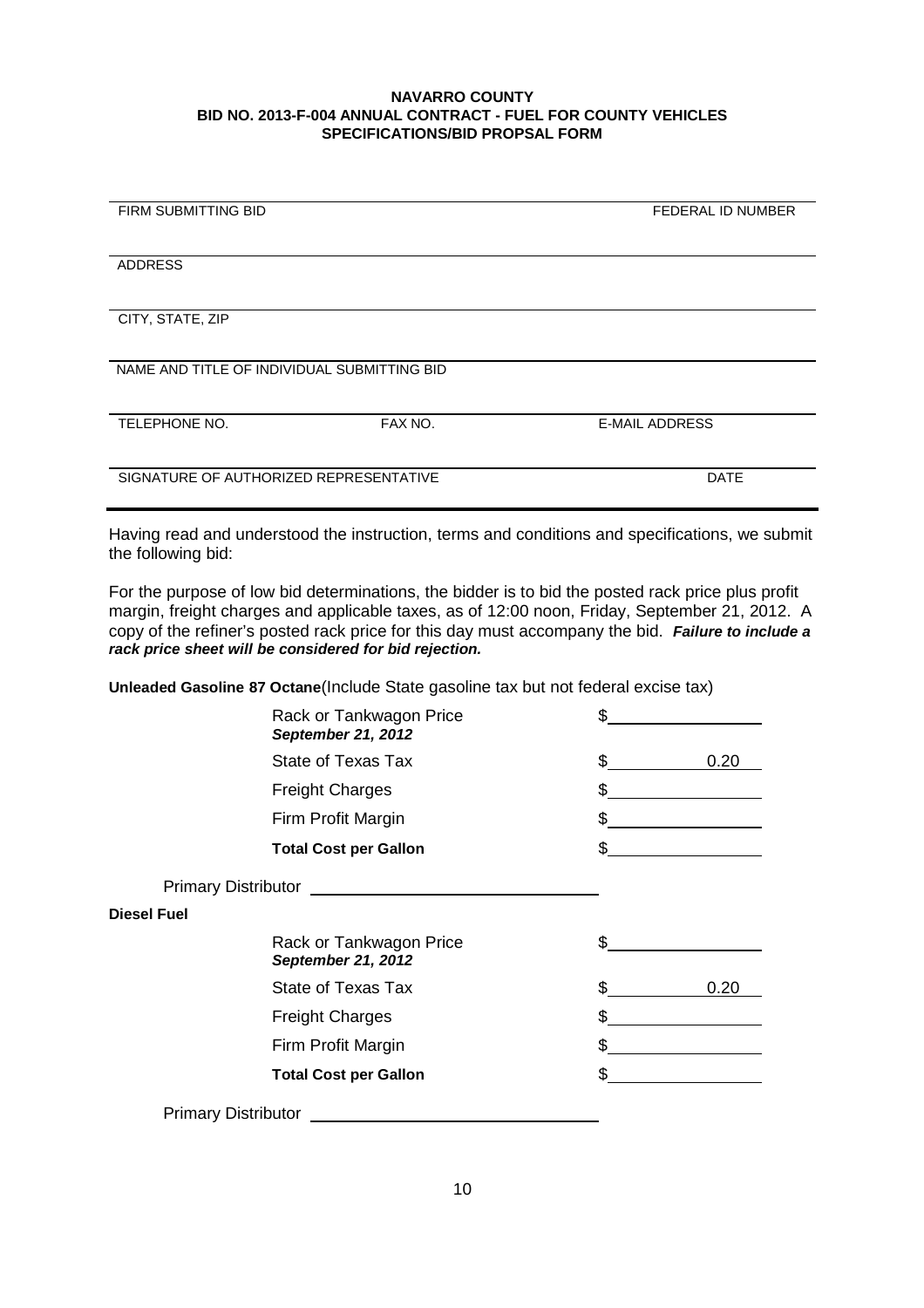## **BID PROPOSAL AFFIDAVIT**

The undersigned certifies that the bid prices in this proposal have been carefully reviewed and are submitted as correct and final. He further certifies that the bidder agrees to furnish any and/or all items upon which prices are extended at the price(s) offered, and upon the conditions contained in the specifications of the Invitation to Bid. The period of acceptance of this bid proposal will be thirty (30) calendar days from the date of the bid opening.

| STATE OF TEXAS |  |
|----------------|--|
|                |  |

COUNTY OF NAVARRO §

| BEFORE ME, the undersigned authority, a Notary Public in and for the State of Texas, on this       |              |  |
|----------------------------------------------------------------------------------------------------|--------------|--|
| day personally appeared ________                                                                   | , who, after |  |
| being duly sworn, did depose and say: "I,                                                          | , am a duly  |  |
|                                                                                                    | , and have   |  |
| been authorized to execute the foregoing bid proposal on their behalf. I hereby certify that the   |              |  |
| foregoing proposal has not been prepared in collusion with any other bidder or other person or     |              |  |
| persons engaged in the same line of business prior to the official opening of this bid. Further, I |              |  |
| certify that the bidder is not now, nor has he been for the past six (6) months, directly or       |              |  |
| indirectly concerned in any pool or agreement or combination, to control the price of the          |              |  |
| services or materials bid on, or to influence any person or persons to bid or not to bid thereon.  |              |  |

Name and Address of Bidder:

Telephone: The contract of the contract of the contract of the contract of the contract of the contract of the contract of the contract of the contract of the contract of the contract of the contract of the contract of the

By: Title: (Type of Print Name)

Signature: \_

SUBSCRIBED AND SWORN to before me by the above named on this the day of ,  $20$   $, 20$   $, \ldots$ 

Notary Public in and for the State of Texas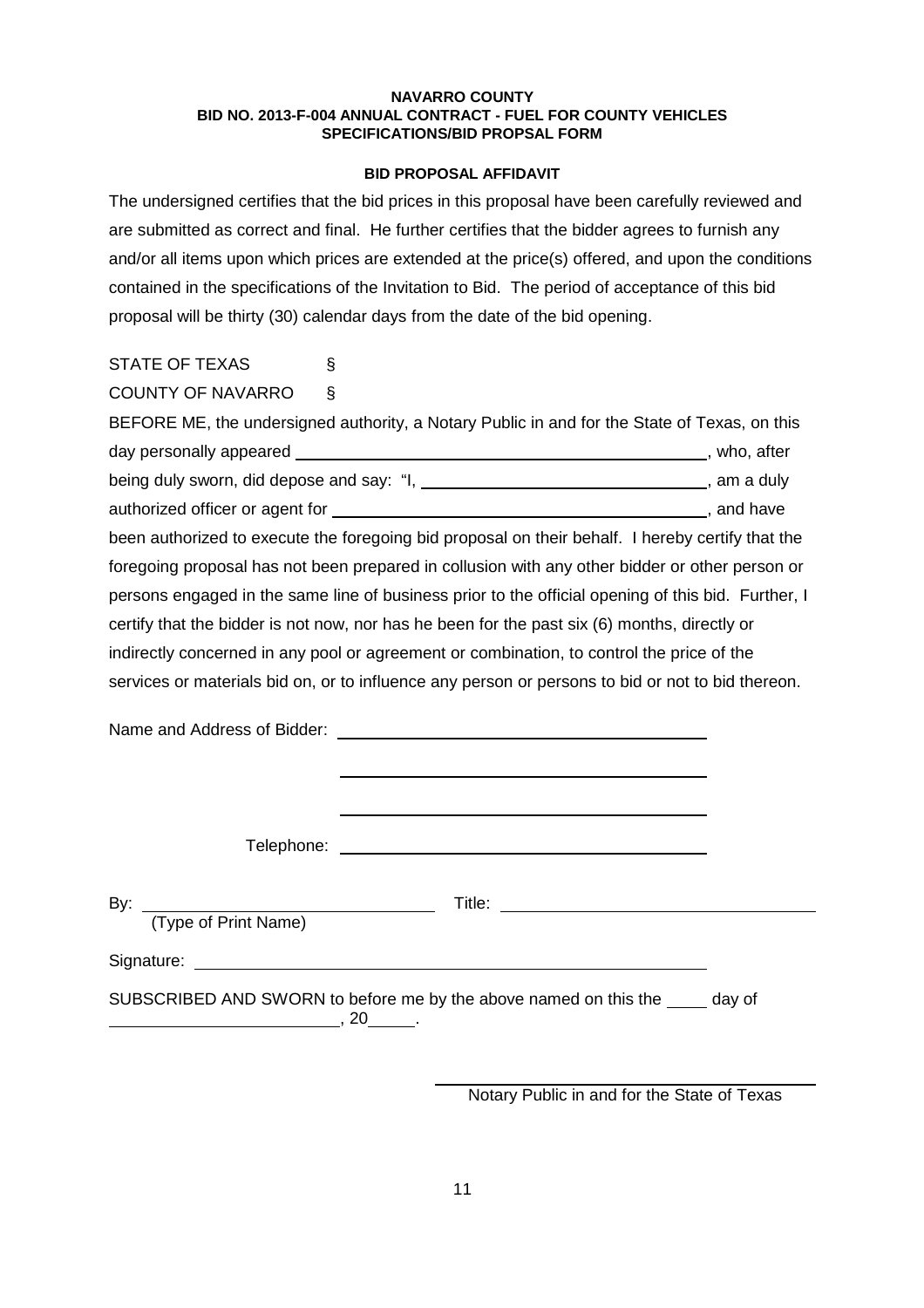## **VENDOR REFERENCES**

Please list three (3) references of current customers who can verify the quality of service your company provides. The County prefers customers of similar size and scope of work to this proposal. *This form must be returned with your proposal.*

## **REFERENCE 1**

| Address:                               |                                                                                                                       |  |
|----------------------------------------|-----------------------------------------------------------------------------------------------------------------------|--|
|                                        |                                                                                                                       |  |
|                                        |                                                                                                                       |  |
| Contract Period: _____________________ | Scope of Work: _______________________                                                                                |  |
| <b>REFERENCE 2</b>                     |                                                                                                                       |  |
| Address:                               | <u> 1989 - Johann Harry Harry Harry Harry Harry Harry Harry Harry Harry Harry Harry Harry Harry Harry Harry Harry</u> |  |
|                                        |                                                                                                                       |  |
|                                        |                                                                                                                       |  |
| Contract Period: _____________________ | Scope of Work: _________________________                                                                              |  |
| <b>REFERENCE 3</b>                     |                                                                                                                       |  |
| Address:                               | <u> 1989 - Johann Barn, mars an t-Amerikaansk politiker (* 1989)</u>                                                  |  |
|                                        |                                                                                                                       |  |
|                                        |                                                                                                                       |  |
| Contract Period: _____________________ | Scope of Work:                                                                                                        |  |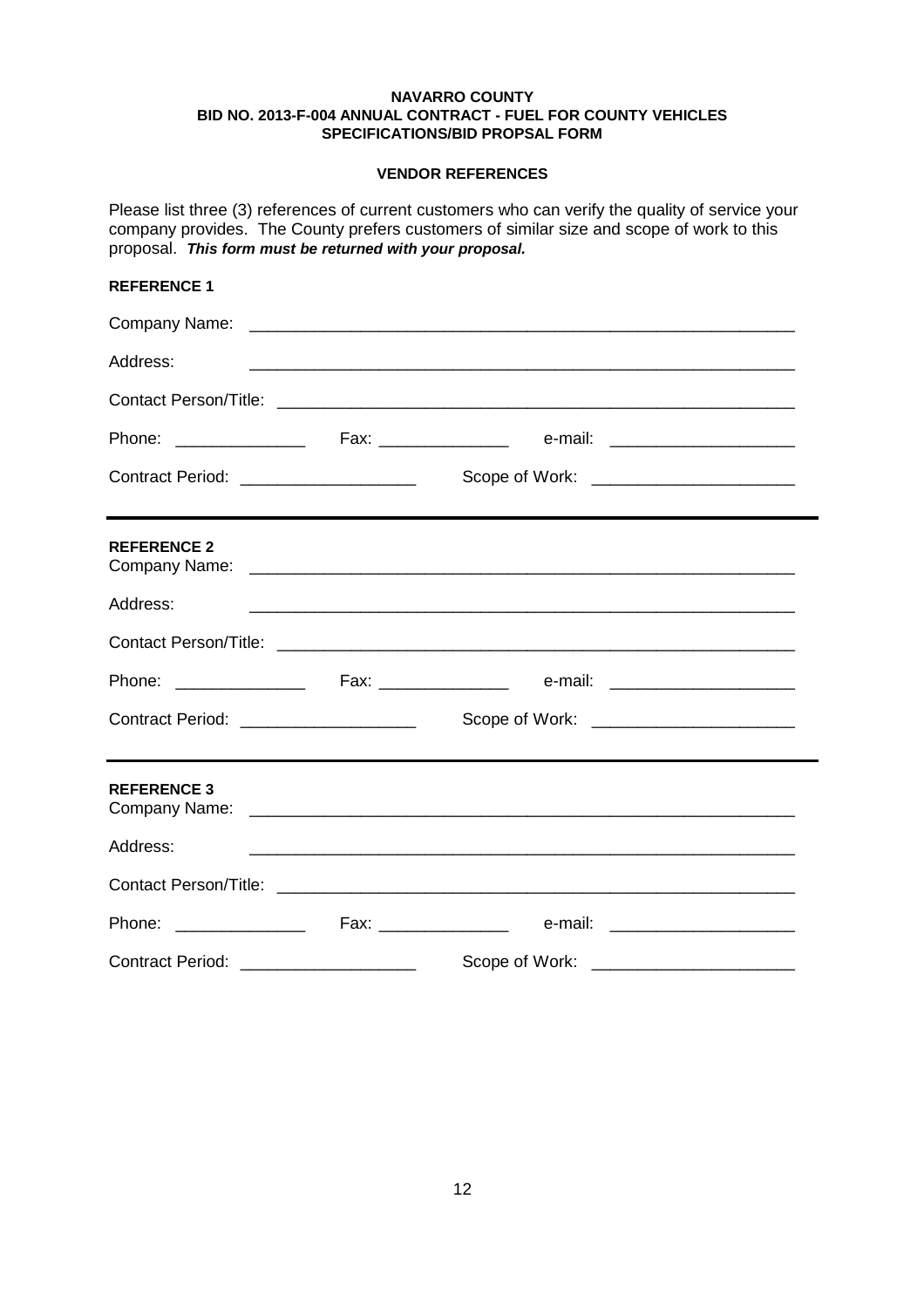| CONFLICT OF INTEREST QUESTIONNAIRE<br>For vendor or other person doing business with local governmental entity                                                                                                                                                                         | FORM CIO        |  |  |
|----------------------------------------------------------------------------------------------------------------------------------------------------------------------------------------------------------------------------------------------------------------------------------------|-----------------|--|--|
| This questionnaire reflects changes made to the law by H.B. 1491, 80th Leg., Regular Session.                                                                                                                                                                                          | OFFICE USE ONLY |  |  |
| This questionnaire is being filed in accordance with Chapter 176, Local Government Code<br>by a person who has a business relationship as defined by Section 176.001(1-a) with a local<br>governmental entity and the person meets requirements under Section 176.006(a).              | Date Received   |  |  |
| By law this questionnaire must be filed with the records administrator of the local governmental<br>entity not later than the 7th business day after the date the person becomes aware of facts<br>that require the statement to be filed. See Section 176.006, Local Government Code. |                 |  |  |
| A person commits an offense if the person knowingly violates Section 176.006, Local<br>Government Code. An offense under this section is a Class C misdemeanor.                                                                                                                        |                 |  |  |
| Name of person who has a business relationship with local governmental entity.                                                                                                                                                                                                         |                 |  |  |
| 2<br>Check this box if you are filing an update to a previously filed questionnaire.                                                                                                                                                                                                   |                 |  |  |
| (The law requires that you file an updated completed questionnaire with the appropriate filing authority not<br>later than the 7th business day after the date the originally filed questionnaire becomes incomplete or inaccurate.)                                                   |                 |  |  |
| Name of local government officer with whom filer has employment or business relationship.                                                                                                                                                                                              |                 |  |  |
| Name of Officer                                                                                                                                                                                                                                                                        |                 |  |  |
| This section (item 3 including subparts A, B, C & D) must be completed for each officer with whom the filer has an<br>employment or other business relationship as defined by Section 176.001(1-a), Local Government Code. Attach additional<br>pages to this Form CIQ as necessary.   |                 |  |  |
| A. Is the local government officer named in this section receiving or likely to receive taxable income, other than investment<br>income, from the filer of the questionnaire?                                                                                                          |                 |  |  |
| Yes<br>No                                                                                                                                                                                                                                                                              |                 |  |  |
| B. Is the filer of the questionnaire receiving or likely to receive taxable income, other than investment income, from or at the<br>direction of the local government officer named in this section AND the taxable income is not received from the local<br>governmental entity?      |                 |  |  |
| No<br>Yes                                                                                                                                                                                                                                                                              |                 |  |  |
| C. Is the filer of this questionnaire employed by a corporation or other business entity with respect to which the local<br>government officer serves as an officer or director, or holds an ownership of 10 percent or more?                                                          |                 |  |  |
| No<br>res                                                                                                                                                                                                                                                                              |                 |  |  |
| D. Describe each employment or business relationship with the local government officer named in this section.                                                                                                                                                                          |                 |  |  |
| 4                                                                                                                                                                                                                                                                                      |                 |  |  |
| Signature of person doing business with the governmental entity                                                                                                                                                                                                                        | Date            |  |  |

Adopted 06/29/2007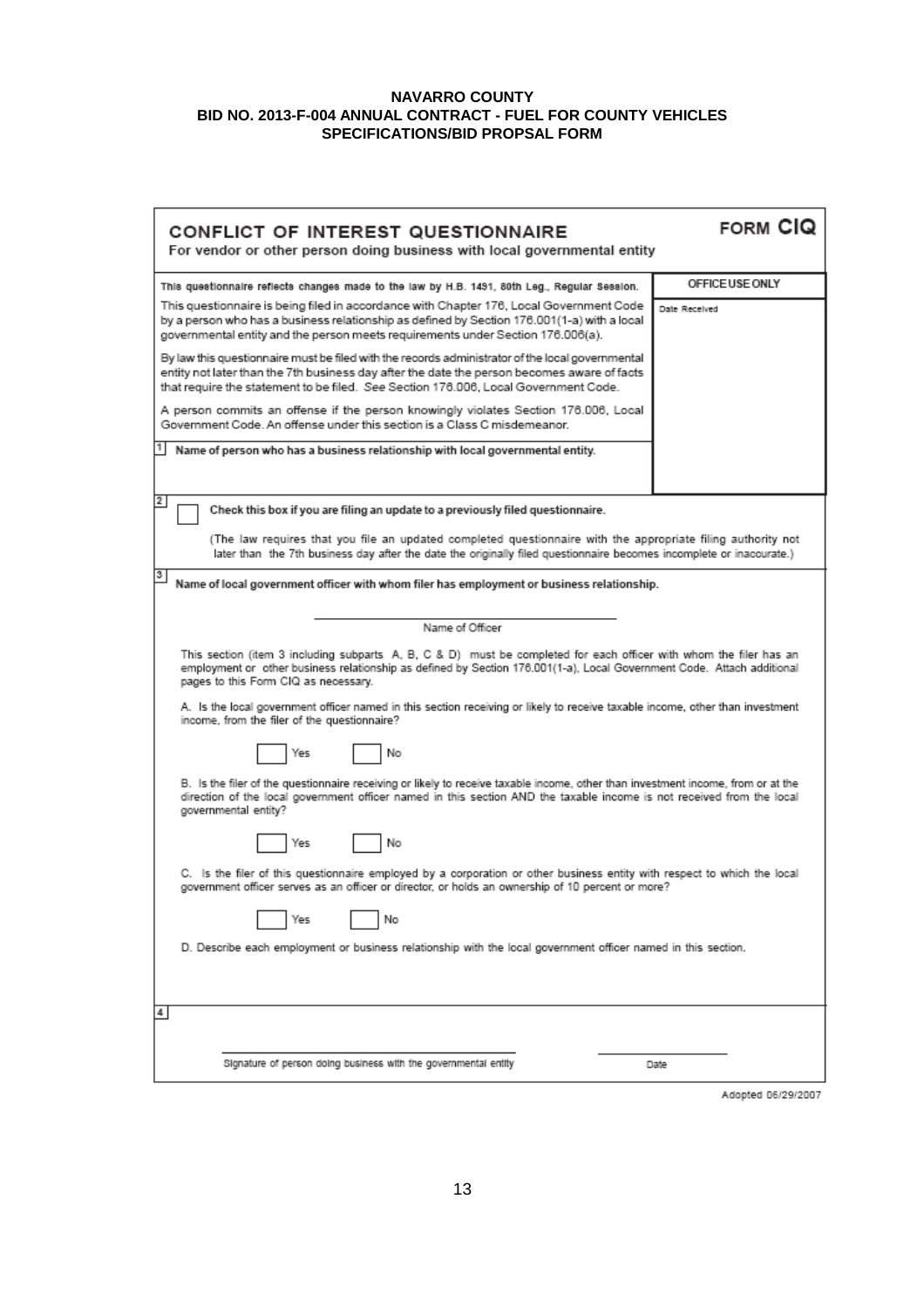# **Contract Checklist**

This project will be bid, let and constructed according to the International Building Code 2006 Standards and the Texas Department of Transportation 2004 Standard Specifications for Construction and Maintenance of Highways, Streets and Bridges.

Following are required Documents to be submitted with the Bid Form:

| A Statement of Bidder's Qualifications must be completed and submitted with the |  |
|---------------------------------------------------------------------------------|--|
| Bid Form.                                                                       |  |

A Conflict of Interest Questionnaire must be completed and submitted with the Bid Form.



A list of references must be submitted with the form.

A Bid Proposal Affidavit must be submitted with the Bid Form.

If any statements were *not* checked please provide an explanation in the given area below.

\_\_\_\_\_\_\_\_\_\_\_\_\_\_\_\_\_\_\_\_\_\_\_\_\_\_\_\_\_\_\_\_\_\_\_\_\_\_\_\_\_\_\_\_\_\_\_\_\_\_\_\_\_\_\_\_\_\_\_\_\_\_\_\_\_ \_\_\_\_\_\_\_\_\_\_\_\_\_\_\_\_\_\_\_\_\_\_\_\_\_\_\_\_\_\_\_\_\_\_\_\_\_\_\_\_\_\_\_\_\_\_\_\_\_\_\_\_\_\_\_\_\_\_\_\_\_\_\_\_\_ \_\_\_\_\_\_\_\_\_\_\_\_\_\_\_\_\_\_\_\_\_\_\_\_\_\_\_\_\_\_\_\_\_\_\_\_\_\_\_\_\_\_\_\_\_\_\_\_\_\_\_\_\_\_\_\_\_\_\_\_\_\_\_\_\_ \_\_\_\_\_\_\_\_\_\_\_\_\_\_\_\_\_\_\_\_\_\_\_\_\_\_\_\_\_\_\_\_\_\_\_\_\_\_\_\_\_\_\_\_\_\_\_\_\_\_\_\_\_\_\_\_\_\_\_\_\_\_\_\_\_ \_\_\_\_\_\_\_\_\_\_\_\_\_\_\_\_\_\_\_\_\_\_\_\_\_\_\_\_\_\_\_\_\_\_\_\_\_\_\_\_\_\_\_\_\_\_\_\_\_\_\_\_\_\_\_\_\_\_\_\_\_\_\_\_\_ \_\_\_\_\_\_\_\_\_\_\_\_\_\_\_\_\_\_\_\_\_\_\_\_\_\_\_\_\_\_\_\_\_\_\_\_\_\_\_\_\_\_\_\_\_\_\_\_\_\_\_\_\_\_\_\_\_\_\_\_\_\_\_\_\_ \_\_\_\_\_\_\_\_\_\_\_\_\_\_\_\_\_\_\_\_\_\_\_\_\_\_\_\_\_\_\_\_\_\_\_\_\_\_\_\_\_\_\_\_\_\_\_\_\_\_\_\_\_\_\_\_\_\_\_\_\_\_\_\_\_ \_\_\_\_\_\_\_\_\_\_\_\_\_\_\_\_\_\_\_\_\_\_\_\_\_\_\_\_\_\_\_\_\_\_\_\_\_\_\_\_\_\_\_\_\_\_\_\_\_\_\_\_\_\_\_\_\_\_\_\_\_\_\_\_\_

> \_\_\_\_\_\_\_\_\_\_\_\_\_\_\_\_\_\_\_\_\_\_\_\_\_ Contractor Signature Date